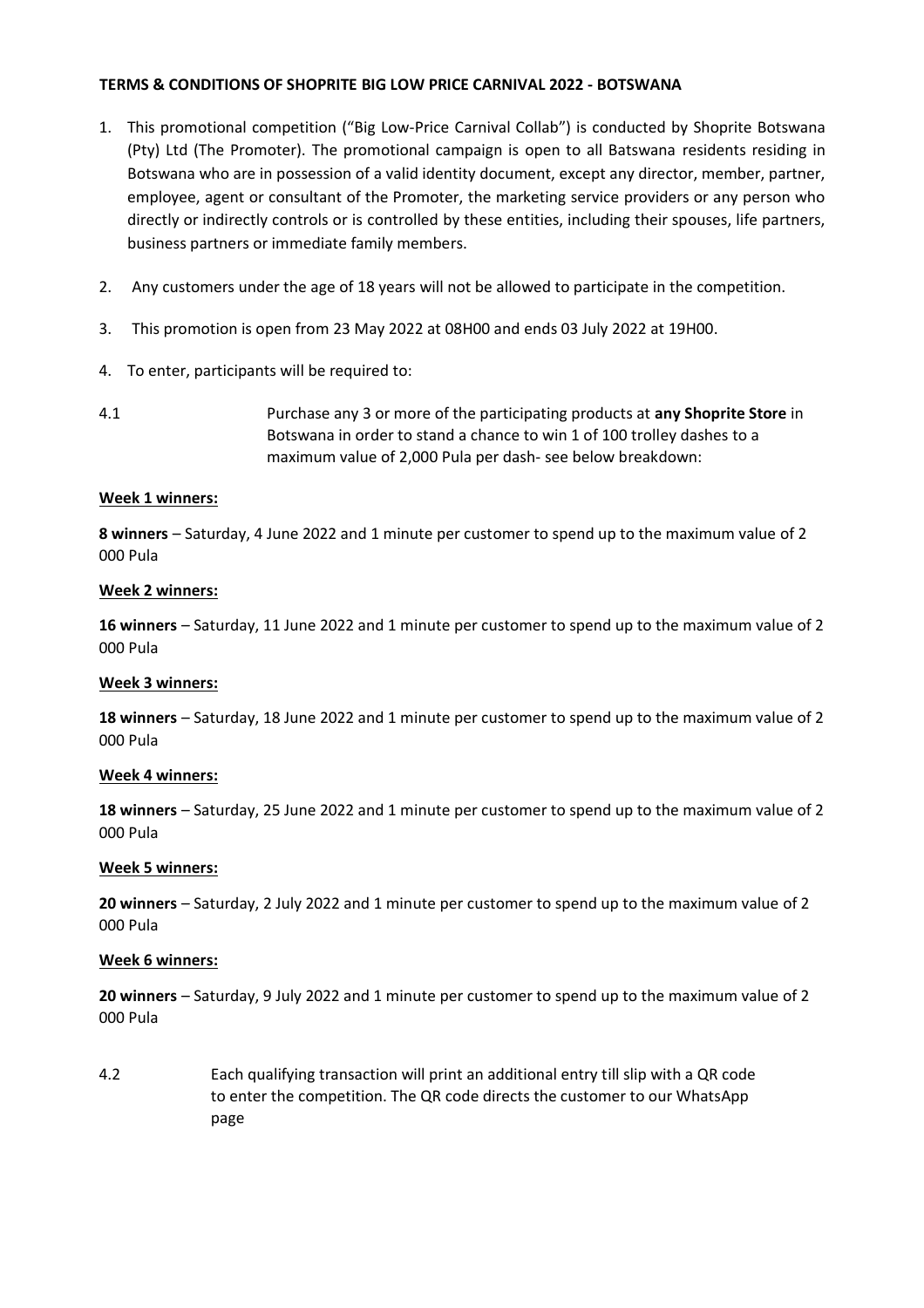4.3 Customers in their own discretion can use their mobile WhatsApp application to submit a picture of their till slip in order to qualify for the draw. Will be

supplying free Wi-Fi for the customers to enter the competition.

4.4 One till slip will qualify as one entry

# 4.5 **Only a maximum of 2 Non-Foods (Toys, Small Appliances, Outdoor, and Kitchenware) items will be allowed per trolley dash. All liquor items will be excluded from trolley dash. Only food and 2 non-foods items will be allowed.**

5. Participants may enter as many times as they wish, provided each entry is associated with a separate purchase of the participating product.

6. A winner will be selected by means of a random automated draw, the winners will be added to our database system that will select the winners sing an automated random draw system. All customers will be notified via their WhatsApp mobile number during every Monday between 11:00 and 13:00 during the promotion period should they be selected as a random winner. The random automated selection will be conducted by our Digital agency Yonder at their head offices at The Base, 3012A William Nicol Drive, Bryanston, 2191, Sandton, South Africa on Mondays between 08:00 and 10:00. All winners will need to submit an identity document for auditing purposes (this is to provide proof of the winners).

7. A copy of these Terms and Conditions can be found on the following website [www.termsconditions.co.za.](http://www.termsconditions.co.za/) There will be a physical copy available in all Shoprite stores.

8. The Promoter reserves the right to name winners publicly and any other place where the Promoter deems fit. By entering the competition, prize winners agree to the publication of their name and photo by the Promoter.

9. Any personal data submitted by the customer will be used solely in accordance with the current Data protection legislation and Promoter's privacy policy.

10. The Promoter shall not be responsible for the failure of any technical element relating to this promotion that may result in an entry not being successfully submitted.

11. The Promoter reserves the right to disqualify any claim if fraud or cheating is suspected, including without limitation, through the manipulation of code or otherwise frequently falsifying data.

12. No applications from agents, third parties, organized groups or applications automatically generated by computer will be accepted. No incomplete or corrupted entries will be accepted. Entries will only be accepted if they comply with all entry instructions.

13. The prize is not transferable and may not be redeemed for cash.

- 14. The Promoter reserves the right to use the images taken of the winner for publicity purposes in any manner they deem fit, without remuneration being made payable to the winner. However, the winner has the right to object to these images being used by written notification to the Promoter at plot 17949, Hyundai Plaza, Haile Selassie Road, Gaborone Old industrial, Botswana and we will accept service of all legal documents there.
- 15. The Promoter shall have the right to change or terminate the promotional competition immediately and will notify customers, participants, and the gambling authority, accordingly.